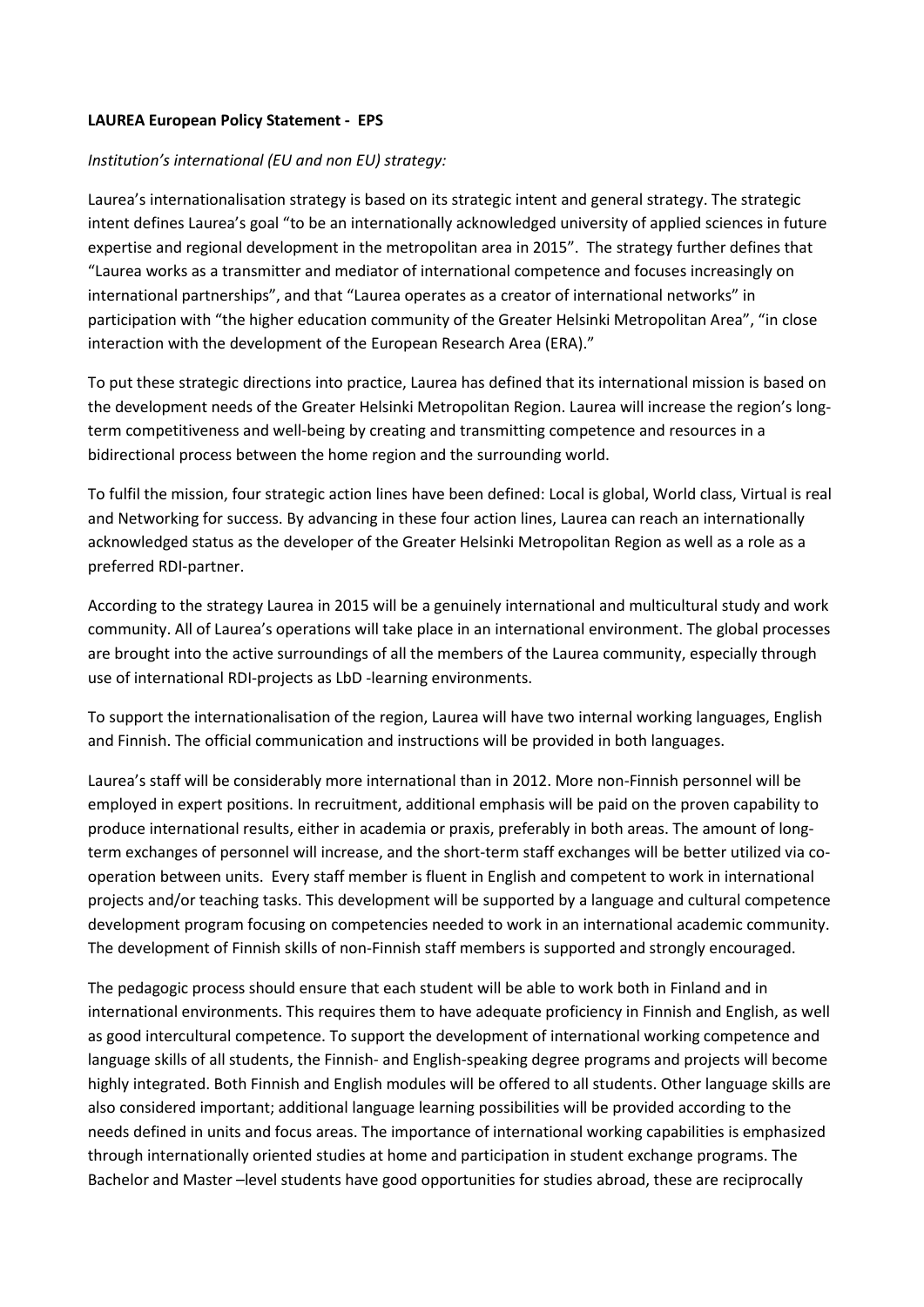offered to foreign students wishing to study at Laurea. Student and trainee mobility strengthen the key skills needed in job market. Master-level students, who generally are adult students, may have some limitations for longer mobility, the possibility for short cycle mobility is promoted. More shared learning environments will be developed with Laurea's international partners. Virtual tools grow continuously into a more important role in international environment. The effect of the internet and social media has revolutionized the operating processes both in organizations and private lives. The virtual tools will be increasingly used to support the international co-operation between Laurea and its partners. The shared communication and working platforms will be taken into wider use and Laurea's e-services will be developed accordingly. Laurea offers also some joint degrees in different fields of study, and some more joint programmes are being developed.

## *Strategy for the organisation and implementation of international cooperation projects in teaching and training in relation to projects implemented under the programme:*

Laurea will seek a major increase in international RDI-activities. To ensure this, Laurea will become an active partner in a high ambition-level academic network per each of the strategic focus areas. Through these, Laurea will be able to connect local partners to the cutting edge of international research, development and innovation projects and the competence they produce. The networks will be used as the primary tool for acquiring international financing from the RDI-programs of the EU. Thus, each network should contain at least 3-5 higher education institutions within the EU. The networks should also contain one or more members with high academic prestige to increase the possibilities for knowledge transfer. 1-3 members outside the EU should be included according to the customer and competence needs of the focus area. When selecting these members, the focus areas should take into account the amount of co-operation between the regions and the expected development rate of their home countries. Co-operation with Russian, Chinese and Indian higher education institutions would provide focus areas possibilities to tap into fast-growing markets with excellent levels of knowledge. The network should also have some members from other types of organizations, for example multinational companies or public organizations. Based on the needs of the focus area, Laurea may also partner in shared multinational research centres. In addition to actual R&D projects, project work focuses on the development of curricula, e.g. joint degrees, and learning. Laurea will also seek an active role in the internationalisation of its local partners through LbDintegrated RDI-projects. Laurea will seek and offer international funding, knowledge and networking opportunities for its stakeholders, maximizing the flow of international resources to the region. Laurea's units will also manage the practical valorisation of research, development and innovation project results for local partners.

## *Expected impact of participation in the programme on the modernization of the institution (5 priorities of the modernization agenda):*

The number of students is decided by the ministry, an individual institution cannot increase attainment levels to provide the graduates and researchers much. However, the advancement of studies is enhanced and drop-out rates reduced through high-quality study offer and student services. Possibilities to study and complete traineeships abroad contribute to the advancement of studies. International cooperation in the development of education, mobility and cross-border co-operation, improves the quality and relevance of